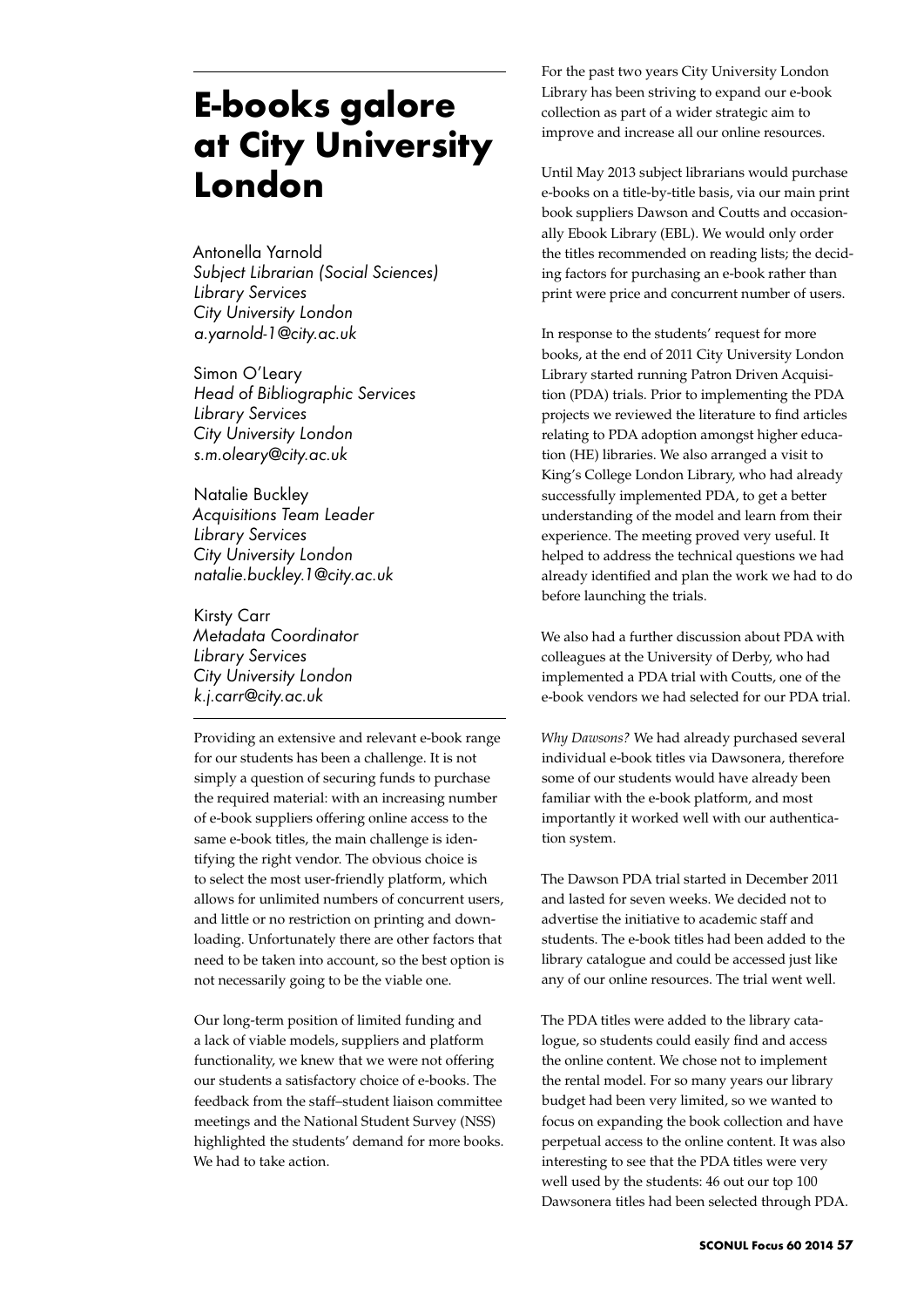|                                 | Publisher                | Platfo | $Jan-13$ | $Feb-13$ | $Mar-13$ | $Apr-13$ |      | May-13 YTD Total |
|---------------------------------|--------------------------|--------|----------|----------|----------|----------|------|------------------|
| <b>Total for all titles</b>     |                          |        | 3456     | 2594     | 2872     | 3502     | 2684 | 15108            |
| Management 5th Edition          | Pearson Edu dawsd        |        | 302      | 16       | 61       | 51       | 58   | 488              |
| Investments                     | Wiley-Black dawsd        |        | 282      |          |          |          |      | 295              |
| <b>Essential Nursing Skills</b> | Mosby                    | dawsd  |          |          | 47       | 152      | 35   | 234              |
| Tort Law Se                     | <b>Pearson Edudawsd</b>  |        | 58       | 14       | 28       | 44       | 90   | 234              |
| Handbook of Exchange            | John Wiley dawsd         |        |          | 19       | 29       | 175      |      | 226              |
| Equity asset valuation          | John Wiley <i>dawsd</i>  |        | 21       | 94       |          | 21       | 79   | 221              |
| Accounting in a nutshell        | <b>CIMA Publis dawsd</b> |        | 202      |          |          |          |      | 214              |
| How to Invest in Structured     |                          |        |          |          |          |          |      |                  |
| Products                        | John Wiley <i>dawsd</i>  |        |          | 33       | 55       | 67       | 47   | 207              |

*Fig 1: Highest usage Dawsonera titles for Jan 2013 through to May 2013*

Fig. 1 shows the highest usage titles from Dawsonera, with the PDA selected titles highlighted.

Our e-book collection was finally expanding, but we were conscious that some students were not very satisfied with how the e-books displayed. One student commented that reading a book on Dawsonera 'feels like I am reading pdfs through a ship's port hole'. Students dislike being able to view (and to print) only one page at a time.

A few months later we started to work on implementing the Coutts PDA trial. We chose a different aggregator in order to have access to a wider list of titles and to ensure we could include titles for those subject areas that may not have been well catered for in the first trial. The Coutts PDA trial lasted eleven weeks. We checked other e-book platforms and, having secured more funding for PDA, we started a trial with EBL.

We were still concerned with the lack of e-book availability for many core titles, and the limited functionality offered by the aggregator platforms, which the students had highlighted in their feedback. Coupled with these factors, some publishers had started imposing more restrictions (number of credits / user licence) and had significantly increased prices for e-books purchased via aggregators.

#### **Agents of change**

During academic year 2012–13 significant 'strategic investment' (SI) funding was obtained for the library to enhance many aspects of its service provision, particularly the online collections. This additional SI funding enabled us to identify, assess and acquire new e-book content from beyond the usual suppliers. Our approach with this was twofold in effect.

For a considerable time we had wanted to purchase directly from publishers, because they were offering a wider selection of e-book titles, significantly improved platform functionality, reduced digital rights management (DRM) and increased or unlimited concurrent user options. Moreover, when purchased directly from the publisher the content is typically enabled for downloading and responsive to viewing on any device. Prior to the SI funding this approach had been inhibited by a lack of financial resources coupled with the publishers' purchasing models, which often require a minimum spend or minimum number of titles to be purchased. Also, until recently it seemed that many publishers preferred libraries to purchase via aggregators and were not in a position to provide access to their content or administer the ordering.

To identify particular publishers to approach for direct purchasing we analysed our existing e-book and print book collections to select the publishers whose titles we had purchased most extensively. We then assessed and evaluated the 'top ten' publishers, identifying various factors such as 'own platform', 'individual title purchase availability' and 'reduced DRM'.

We also reviewed and analysed the emerging purchasing models that were currently available, and identified a particular one known as 'evidencedbased selection' (EBS) to pursue. This purchase model allows for a large amount of e-book content from a specific publisher to be discovered and accessed over a set period of time for an agreed investment amount. This model appealed for two specific reasons:

- • content was accessible directly from the publishers from whom we wished to start purchasing directly
- it seemed to offer an improved generosity on the existing PDA models in operation.

### **Where we are now**

We are currently providing access to over 100,000 high-quality e-books via EBS models purchased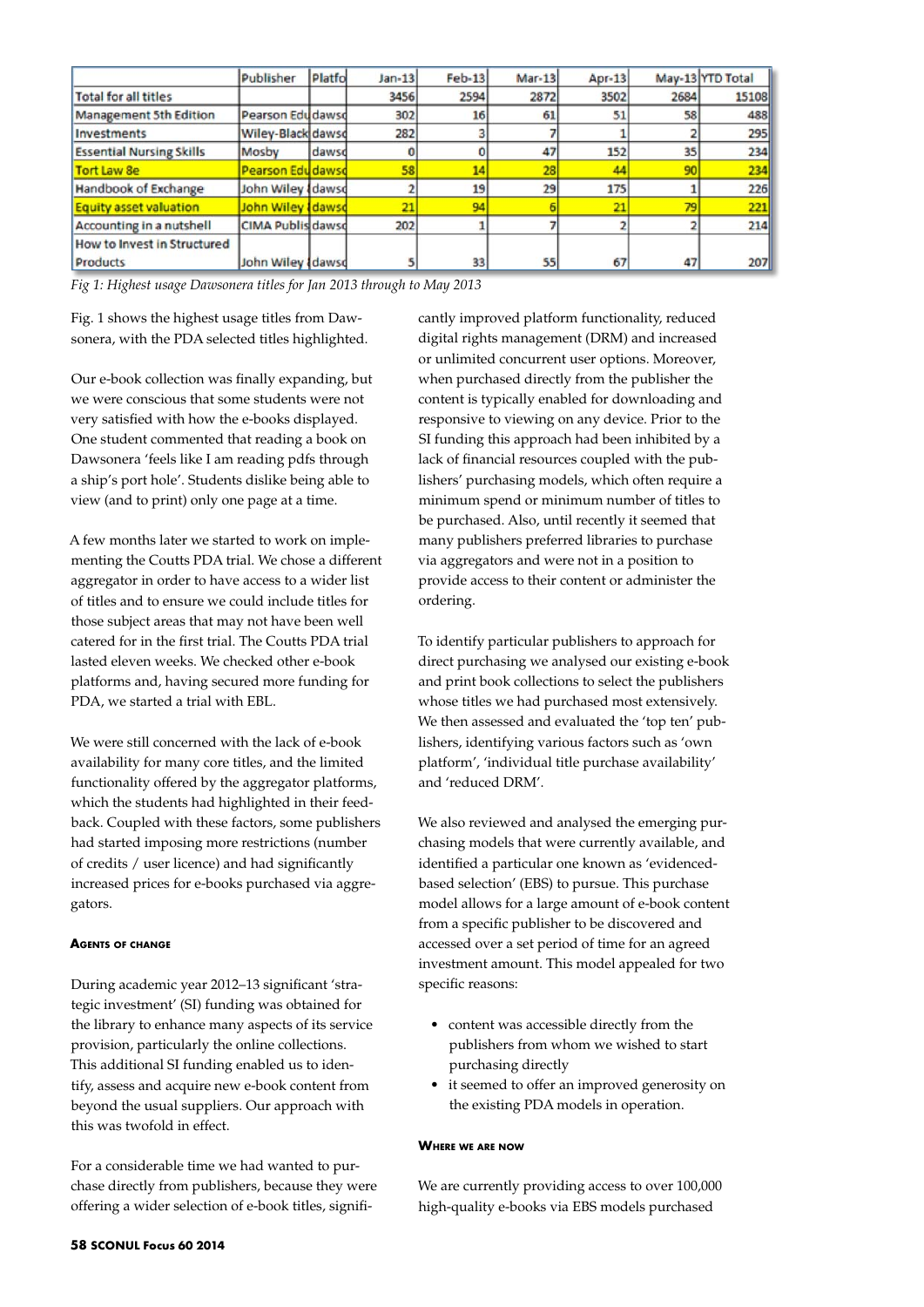with Elsevier, Cambridge University Press (CUP) and Wiley and via temporary trials with Palgrave and Taylor & Francis. Both the Elsevier and CUP offers were made available via JISC Collections. We are also running a PDA model with JSTOR. The three EBS models we have activated are running for twelve -month periods, whilst each e-book trial will be available for 2–3 months.



*Fig. 2: Showing the BR2 use (or equivalent) of e-books from selected publishers for Sept 2013 to Nov 2013*

Prior to beginning these EBS models, we were also able to purchase individual e-book titles or subject collections from several of these publishers using the SI funding. This enabled us to establish good relationships with these publishers, to set up effective workflow procedures, and to assess the platform functionality and usability.

# **IMPLEMENTATION**

Direct ordering from the publishers has created an increased administrative burden on the library, as very few publishers are able to provide online pricing information or an automated ordering service. Where pricing information wasn't readily available we had to contact customer representatives or check spreadsheets supplied by the publisher; however, we found that these weren't always up to date. Managing requests from subject librarians to the acquisitions team, i.e. checking availability with the publisher, pricing and final confirmation to proceed with an order, was and still is a time-consuming process that is heavily reliant on email correspondence and spreadsheets.

The submission and confirmation of orders to the publishers also had to be managed using emails and spreadsheets, which isn't an ideal or efficient system. However, publishers are making progress in this area as Cambridge recently launched Librarian Self Service, Elsevier have myelsevier and Palgrave have the Connect Acquisitions

Portal. These platforms will enable some automation of the ordering process.

Once we had established an account with each publisher we found the setting up of the EBS trials straightforward; once the packages had been selected and our funds deposited, the publishers were ready to proceed.

> Overall the publishers' customer representatives have been helpful, which made setting up so many accounts and EBS trials at the same time a much easier process than anticipated. However, we did experience some difficulties loading the MARC records for titles we had purchased and the records for our EBS trials in a timely manner.

We found that many of the publishers have partnered with OCLC for the delivery of MARC records. An order

form for each publisher had to be completed to receive MARC records from OCLC, and as we are non-WorldCat contributors we found some of the terminology unfamiliar. This led to some delay in obtaining the records, and in some cases led to our not receiving records for all the titles we had subscribed to. OCLC offered some degree of customisation before MARC record delivery; for example, only a limited number of changes were possible to URLs, and notes could be inserted but only up to a limited number of characters. Completing the order forms and requesting the customisation we required, necessitated a lot of email correspondence between OCLC and ourselves.

Once records were loaded, we found that some contained more than one URL, which we fixed manually. In a few cases it was also found that some links in our CUP EBS trial did not work; in such cases the publisher implemented a fix and resent the records.

As automatic purchases do not happen during EBS trials, we were not too concerned about removing titles that were already part of our collection. We shall be able to analyse usage at the end of the set period of access and can then check for duplication and not purchase at that point if need be. At the end of each trial, MARC records for titles that have been purchased through EBS will need to be marked up manually, and the MARC records for titles which are not to be purchased deleted. Checks then need to be made to ensure that the number of MARC records on